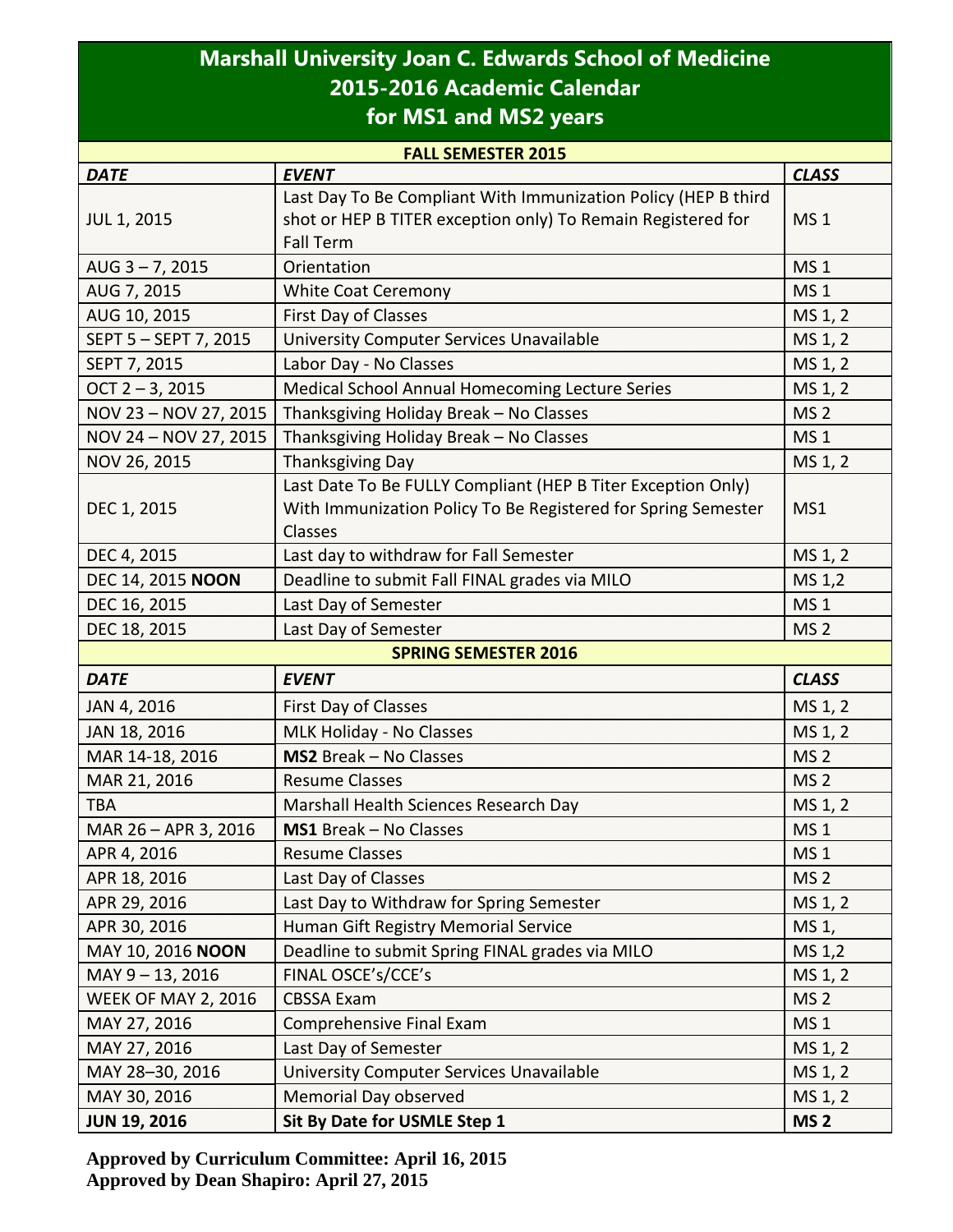| <b>Marshall University Joan C. Edwards School of Medicine</b><br>2015-2016 Academic Calendar<br>for MS 3 year |                                                      |                                                       |  |  |
|---------------------------------------------------------------------------------------------------------------|------------------------------------------------------|-------------------------------------------------------|--|--|
| <b>DATE</b>                                                                                                   | <b>EVENT</b>                                         | <b>CALENDAR NOTES</b>                                 |  |  |
| <b>July 6, 2015</b>                                                                                           | <b>MS3 Clinical Orientation</b>                      |                                                       |  |  |
| <b>ROTATION 1</b>                                                                                             | Block A: JUL 7 - AUG 1                               | JULY 28, 2015 - Risk Management Seminar               |  |  |
| JUL 7 - AUG 28, 2015                                                                                          | Block B: AUG 2 - AUG 28                              |                                                       |  |  |
| <b>ROTATION 2</b>                                                                                             | Block A: AUG 31 - SEPT 26                            | SEPT 5-7 University Computing Services<br>Unavailable |  |  |
| AUG 31-OCT 23, 2015                                                                                           | Block B: SEPT 27 - OCT 23                            | SEPT 7 - Labor Day University Closed                  |  |  |
|                                                                                                               |                                                      | OCT 2 - 3, 2015 Homecoming Lecture Series             |  |  |
| <b>ROTATION 3</b>                                                                                             | Block A: OCT 26 - NOV 21<br>Block B: NOV 22 - DEC 18 | <b>Thanksgiving Holiday</b>                           |  |  |
| OCT 26 - DEC 18, 2015                                                                                         |                                                      | 12:01 a.m., NOV 26 through                            |  |  |
|                                                                                                               |                                                      | 12:01 a.m., NOV 27                                    |  |  |
| Tuesday December 22, 2015 -- Thursday January 1, 2016                                                         |                                                      |                                                       |  |  |
| <b>Winter break, University closed</b>                                                                        |                                                      |                                                       |  |  |
| <b>ROTATION 4</b>                                                                                             | Block A: JAN $4 -$ JAN 30                            | Begin Scheduling for Step 2 CS and Step 2 CK          |  |  |
| JAN 4 - FEB 26, 2016                                                                                          | Block B: JAN 31 - FEB 26                             |                                                       |  |  |
| <b>ROTATION 5</b>                                                                                             | Block A: FEB 29 - MAR 26                             | Marshall Health Sciences Research Day - TBA           |  |  |
| FEB 29 - APR 22, 2016                                                                                         | Block B: MAR 27 - APR 22                             |                                                       |  |  |
| APR 23 - MAY 1, 2015 --- SPRING BREAK                                                                         |                                                      |                                                       |  |  |
|                                                                                                               |                                                      | MAY 28, 2016 -- MAY 30, 2016                          |  |  |
| <b>ROTATION 6</b>                                                                                             | Block A: MAY 2 - MAY 28                              | University Computer Services Unavailable              |  |  |
| MAY 2 - JUN 24, 2016                                                                                          | Block B: MAY 29 - JUN 24                             | MEMORIAL DAY --- MAY 30, 2016                         |  |  |
|                                                                                                               |                                                      | CCE's MAY 16 - 20, 2016                               |  |  |